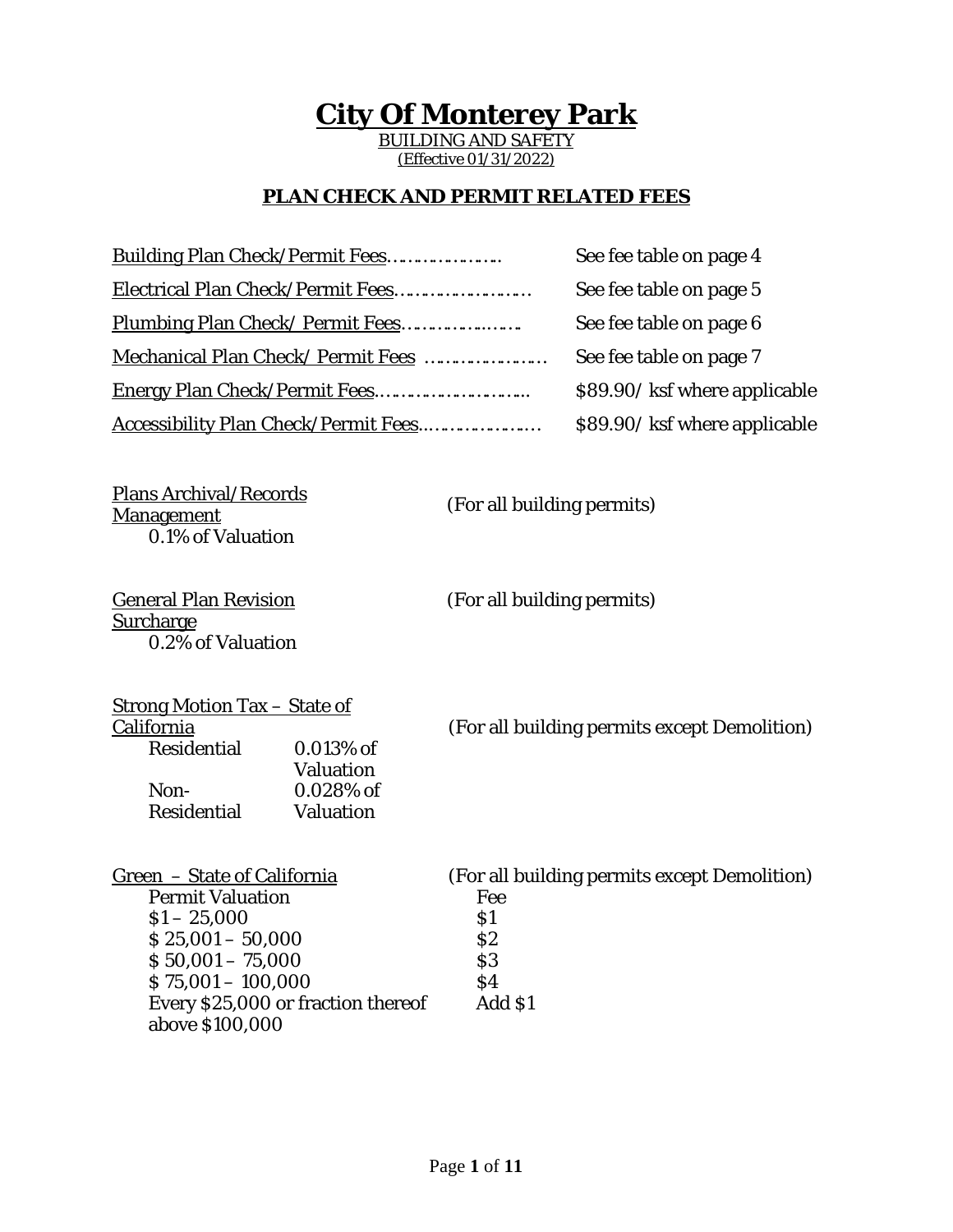## **PLAN CHECK AND PERMIT RELATED FEES (Cont.)**

Engineering Plan Check (For all projects affecting site drainage or public works)

Please contact Engineering Division at (626) 307-1320 for plan check and inspection fees. A separate plan check and permit fees for the following, if applicable:

- 1. Grading Permit;
- 2. Encroachment Permit;
- 3. Geotechnical or Geological Investigation review;
- 4. Public Works improvement.

#### Water Division

Please contact Water Division at (626) 307-1294 for plan check, inspection fees and water meter upgrades.

#### Fire Prevention Plan Check

Please contact Fire Prevention at (626) 307-1308 for plan check fees. A separate plan check and permit fees for an automatic fire sprinkler system may be applicable.

#### Development Impact Fee \*effective 07/06/2021

Detached Dwelling Units - \$12,387/unit Attached Dwelling Units - \$11,324/unit Commercial Lodging Units - \$3,434/unit Retail, Service, Office - \$4.906/sq. ft. Manufacturing, Industrial - \$1.862/sq. ft. Institutional - \$1.789/sq. ft. *Single Family House additions, alterations, and ADU under 750 sq. ft. are exempt.*

School fee<sup>\*\*</sup> Paid at various school district offices; please contact the following school district offices:

| Alhambra School District          | $(626)$ 308-2200   |
|-----------------------------------|--------------------|
| <b>Garvey School District</b>     | $(626)$ 307-3456   |
| Los Angeles School District       | $(213) 743 - 3670$ |
| <b>Montebello School District</b> | $(323) 887 - 3044$ |

\*\* Residential additions of 500 sq. ft. or less may not be subject to school fees, but must be registered with the School District to receive clearance for permit.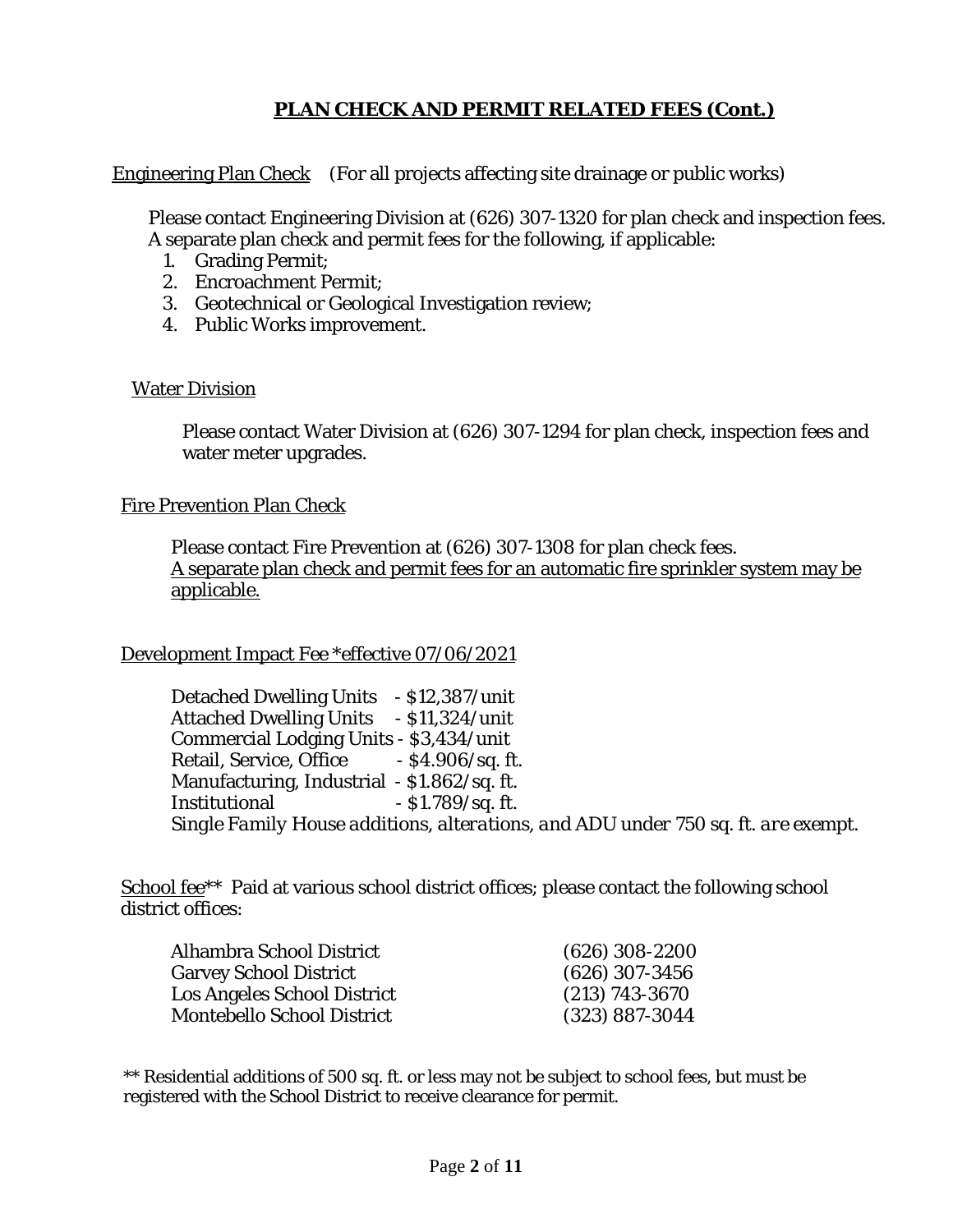#### **PLAN CHECK AND PERMIT RELATED FEES (Cont.)**

County Sanitation fee. Paid at County Sanitation District; please contact:

Contact Los Angeles County Sanitation District (562) 699-7411 or (323) 685-5217 1955 Workman Mill Rd., Room 103 Whittier, CA 90607

#### Grease or Other Industrial Waste

Eating establishment, auto garage, photo or printing shop, laboratory, medical office and other facilities which generate industrial waste, may require waste traps, interceptors or sample boxes. Please contact Fire Prevention at (626) 307-1308 for separate plan check and permit fees.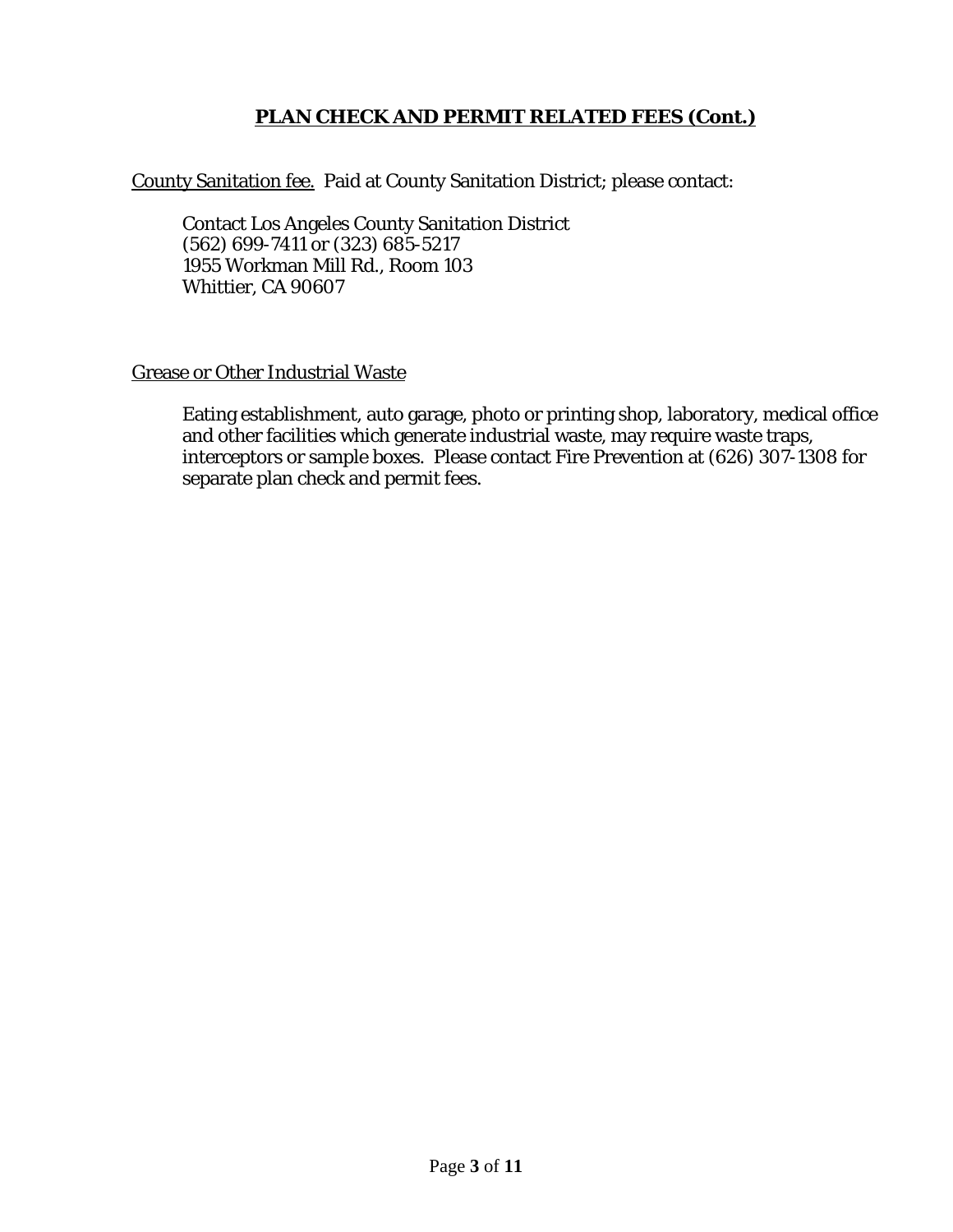# **City Of Monterey Park**

BUILDING AND SAFETY (Effective 07/01/21)

#### **BUILDING PERMIT FEE SCHEDULE**

| <b>VALUATION</b> | <b>FEES</b> | <b>VALUATION</b> | <b>FEES</b> |
|------------------|-------------|------------------|-------------|
| \$1,000          | \$78.00     | \$30,000         | \$808.00    |
| 1,500            | \$116.00    | 32,000           | \$845.00    |
| 2,000            | \$157.00    | 34,000           | \$883.00    |
| 2,500            | \$183.00    | 36,000           | \$925.00    |
| 3,000            | \$208.00    | 38,000           | \$963.00    |
| 3,500            | \$235.00    | 40,000           | \$1,003.00  |
| 4,000            | \$260.00    | 42,000           | \$1,040.00  |
| 5,000            | \$287.00    | 44,000           | \$1,079.00  |
| 6,000            | \$312.00    | 46,000           | \$1,119.00  |
| 7,000            | \$339.00    | 48,000           | \$1,157.00  |
| 8,000            | \$364.00    | 50,000           | \$1,197.00  |
| 9,000            | \$392.00    | 55,000           | \$1,275.00  |
| 10,000           | \$417.00    | 60,000           | \$1,353.00  |
| 12,000           | \$457.00    | 65,000           | \$1,432.00  |
| 14,000           | \$496.00    | 70,000           | \$1,510.00  |
| 16,000           | \$533.00    | 75,000           | \$1,587.00  |
| 18,000           | \$572.00    | 80,000           | \$1,665.00  |
| 20,000           | \$611.00    | 85,000           | \$1,744.00  |
| 22,000           | \$652.00    | 90,000           | \$1,821.00  |
| 24,000           | \$691.00    | 95,000           | \$1,885.00  |
| 26,000           | \$729.00    | 100,000          | \$1,951.00  |
| 28,000           | \$768.00    |                  |             |

OVER \$100,000 - \$12.00 for each additional \$1,000 valuation (or fraction thereof):

**BUILDING PLAN CHECK FEE** shall be equal to 81.2% of the Building Permit Fee. Fractions above a stated amount shall be carried to the next higher valuation. Plan check fee for plan revision after permit is issued, shall be based on an hourly rate of \$131.10 per hour. (min. 0.5 hours).

**BUILDING ISSUANCE FEES** shall be \$43.50 for one trade and \$28.20 for each additional trade.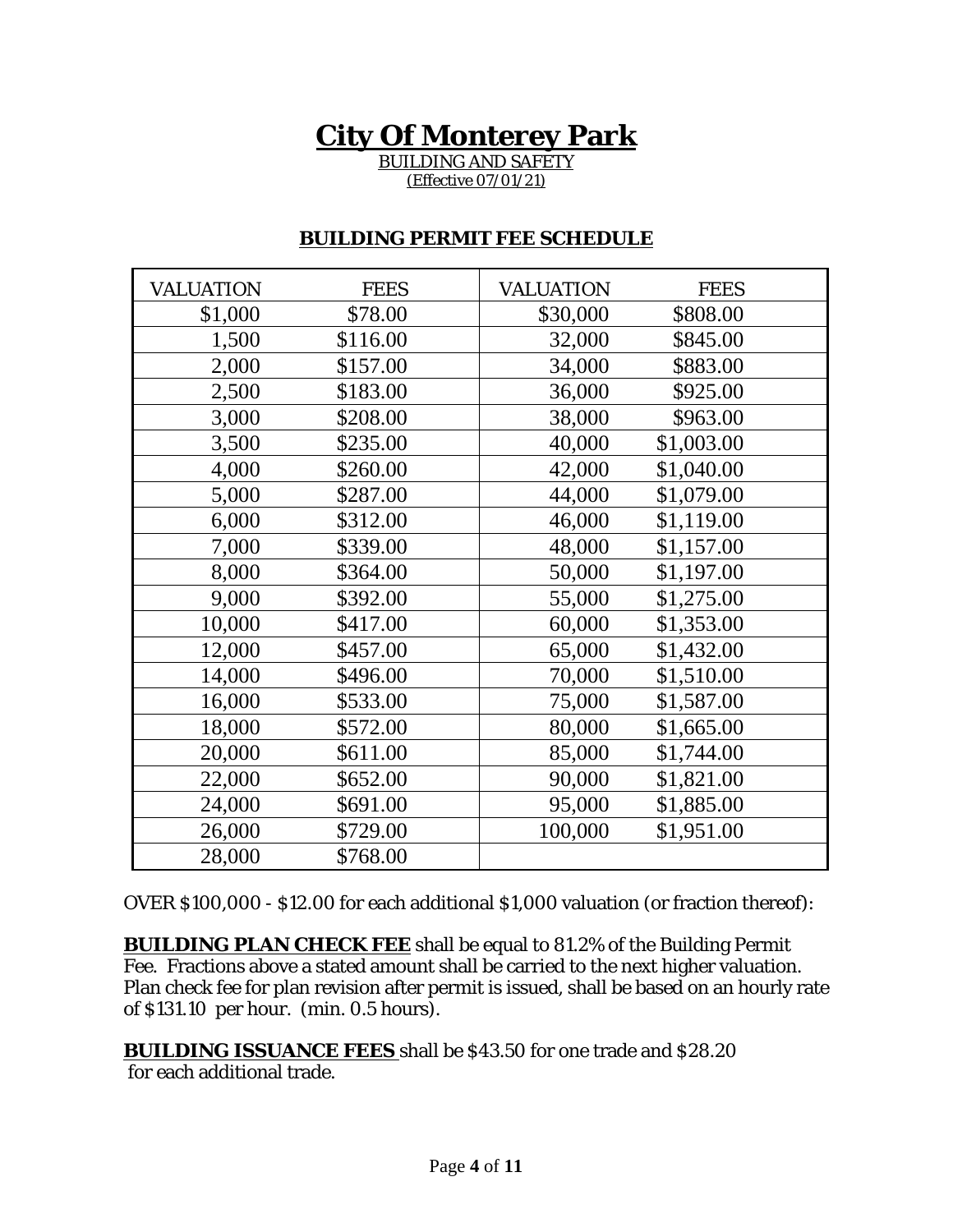#### **ELECTRICAL PERMIT FEE SCHEDULE**

| \$43.50  | <b>Permit Issuance Fee</b>                                                                                                                                                                                  |
|----------|-------------------------------------------------------------------------------------------------------------------------------------------------------------------------------------------------------------|
|          | 600 Volts or less Services, each                                                                                                                                                                            |
| \$173.70 | Up to 200 Amperes                                                                                                                                                                                           |
| \$197.70 | 201 Amperes to 599 Amperes                                                                                                                                                                                  |
| \$260.10 | <b>600 Amperes or more</b>                                                                                                                                                                                  |
| \$260.10 | Over 600 Volts Services, each                                                                                                                                                                               |
| \$38.00  | Sub-panel or Switchboard                                                                                                                                                                                    |
| \$63.90  | <b>Temporary Power Pole</b>                                                                                                                                                                                 |
|          | Power Apparatus: Motors, Generators, Transformers, Rectifiers,<br>Synchronous Converters, Capacitors, Air Conditioners, Heat Pumps,<br>Other Electrical Heating Systems, Cooking or Baking Equipment, each. |
|          | Rating in Horsepower (HP), Kilowatts (KW), or Kilovolt-Amperes (KVA).                                                                                                                                       |
| \$39.00  | Up to $1$                                                                                                                                                                                                   |
| \$78.00  | Over 1 up to 10                                                                                                                                                                                             |
| \$157.10 | Over 10 up to 50                                                                                                                                                                                            |
| \$234.10 | Over 50                                                                                                                                                                                                     |
| 26.00    | Dishwashers, Disposal, Clothes Washers, Clothes Dryers, Bath<br>Fans, Trolley Bus ways, each.                                                                                                               |
| 12.00    | Branch Circuits (Including Circuit Breakers), each.                                                                                                                                                         |
| 4.40     | Receptacles, Switches, Fixtures, Junction Boxes, Other Outlets, each.                                                                                                                                       |
| 38.00    | Illuminated Signs, Outline Lighting, Festoon Lighting, each transformer.                                                                                                                                    |
| 52.00    | Swimming Pools, no Spas.                                                                                                                                                                                    |
| 104.00   | Spas or Swimming Pools with Spas.                                                                                                                                                                           |

Permits are required for new installation, replacement, or relocation of each item listed above.

**PLAN CHECK FEE** shall be equal to 81.2% the permit fee, when plan check is required.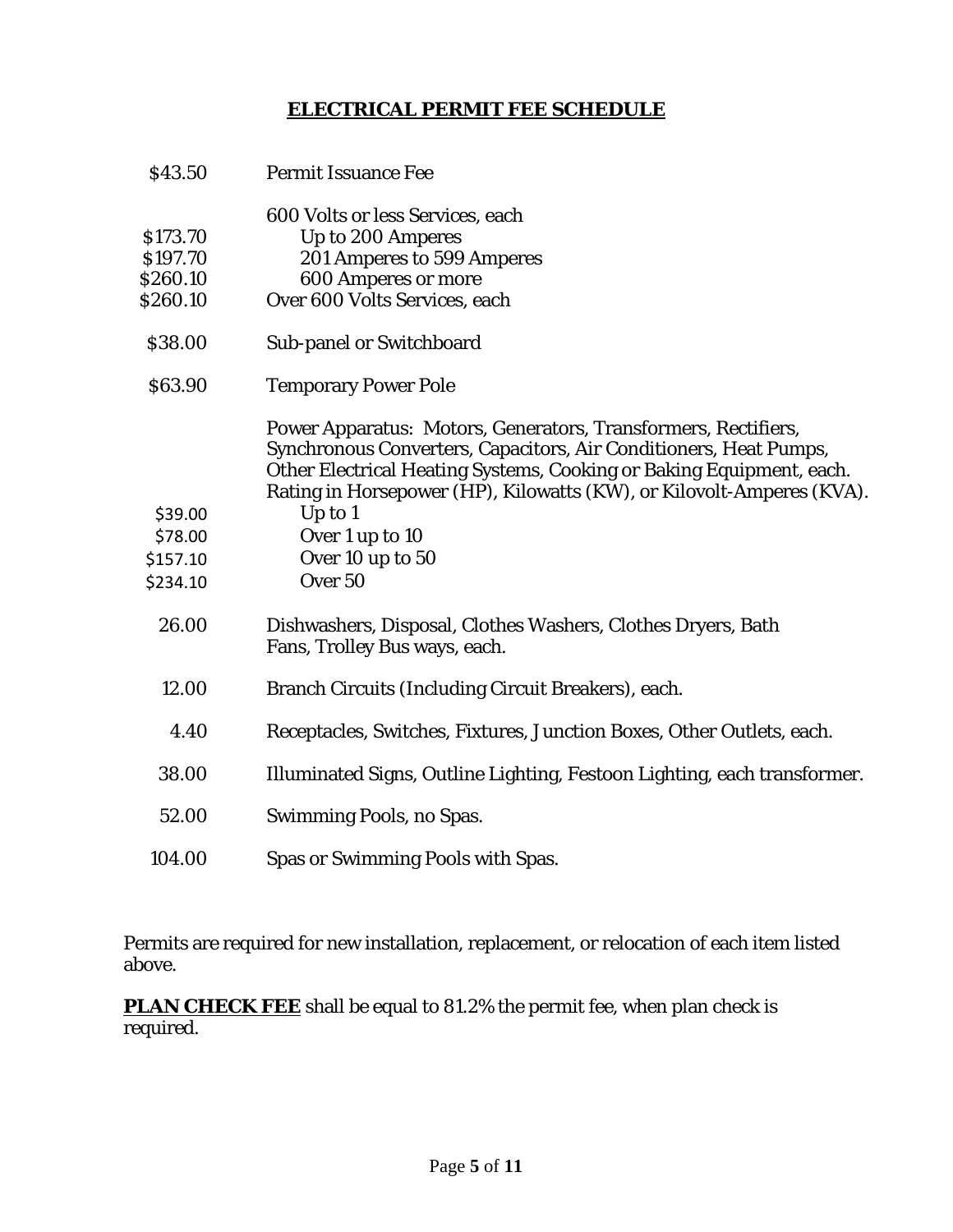## **PLUMBING PERMIT FEE SCHEDULE**

| \$43.50        | <b>Permit Issuance Fee</b>                                                                                                                                                                                                                                                                                                               |
|----------------|------------------------------------------------------------------------------------------------------------------------------------------------------------------------------------------------------------------------------------------------------------------------------------------------------------------------------------------|
| 26.00          | Each plumbing fixture including its water supply, trap, and drainage<br>piping: Toilet, Urinal, Tub, Shower, or Combination, Mop Sink, Laundry<br>Tray, Kitchen Sink, Bar Sink, Lavatory, Floor Drain, Floor Sink,<br>Residential Dishwasher, Clothes washer, Drinking Fountain, Rainwater<br>Drains, P-Trap, Water Treatment Equipment. |
| 26.00          | Water Piping, Drain Piping, Vent Piping.                                                                                                                                                                                                                                                                                                 |
| 78.00          | Water Supply System, Drainage System, Vent System, each system.                                                                                                                                                                                                                                                                          |
| 26.00          | Backflow Devices or Anti-Siphon Devices, each.                                                                                                                                                                                                                                                                                           |
| 52.00<br>11.90 | Gas Piping, each meter.<br>Each Gas Outlet.                                                                                                                                                                                                                                                                                              |
| 63.90          | Commercial Grease Trap, Commercial Grease Interceptor, Industrial<br>Waste Interceptor, each.                                                                                                                                                                                                                                            |
| 52.00          | Sewer Connections, Sewer Extensions, each.                                                                                                                                                                                                                                                                                               |
| 26.00          | Sewer Cap, each.                                                                                                                                                                                                                                                                                                                         |
| 63.90          | Sump Pump Systems, Sewage Ejector Systems, each.                                                                                                                                                                                                                                                                                         |
| 104.00         | Pool, Spa, or Combination thereof, including trap and piping.                                                                                                                                                                                                                                                                            |
| 57.50          | Water Heater including Water Piping and Vent System.                                                                                                                                                                                                                                                                                     |
|                |                                                                                                                                                                                                                                                                                                                                          |

Permits are required for new installation, replacement, or relocation of each item listed above.

**PLAN CHECK FEE** shall be equal to 81.2% the permit fee, when plan check is required.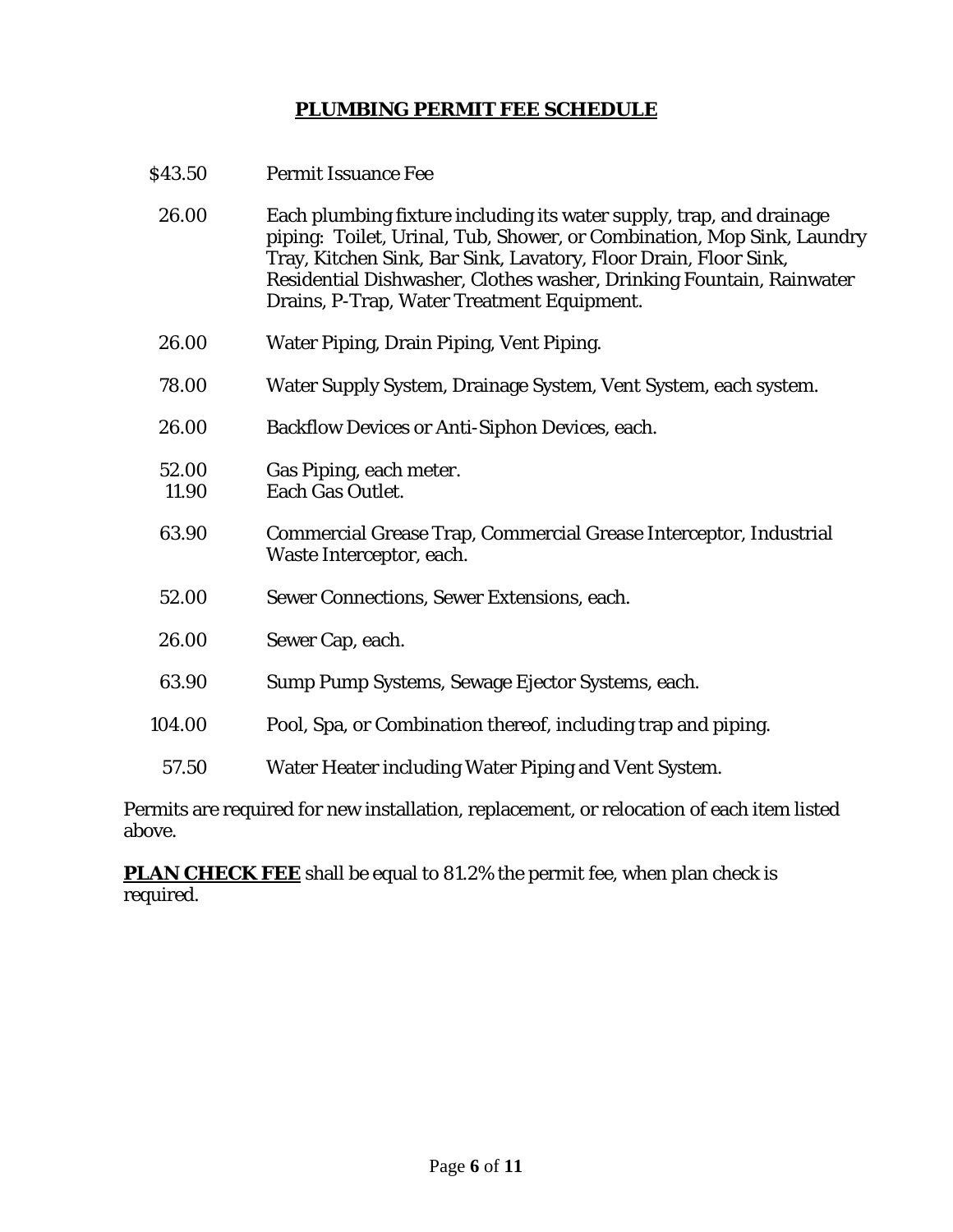#### **MECHANICAL PERMIT FEE SCHEDULE**

| \$43.50 | <b>Permit Issuance Fee</b>                                                                           |
|---------|------------------------------------------------------------------------------------------------------|
|         | Furnace or space heater:                                                                             |
| 52.00   | Up to 100M B.T.U.                                                                                    |
| 78.00   | Over 100M B.T.U.                                                                                     |
|         | <b>Compressor Boiler:</b>                                                                            |
| 52.00   | Up to 3 HP or 100M B.T.U.                                                                            |
| 63.90   | Over 3 HP or 100M B.T.U., up to 15 HP or 500M B.T.U.                                                 |
| 104.00  | Over 15 HP or 500M B.T.U., up to 30 HP or 1000M B.T.U.                                               |
| 182.10  | Over 30 HP or 1000M B.T.U.                                                                           |
| 63.90   | <b>Absorption Units, Evaporative Coolers each</b>                                                    |
| 26.00   | <b>VAV Control Box</b>                                                                               |
| 6.50    | Diffusers or Registers, each                                                                         |
| 38.00   | Vent Fan, Residential Hood, Appliances Vents, Duct Extension or<br>Alteration, each                  |
| 131.10  | Commercial Hood including motor duct                                                                 |
| 52.00   | Metal Fireplace & Chimney, Storage Tanks, Dipping Tanks, Coil,<br>Appliance or Equipment not listed. |
| 11.90   | Gas Outlet, each                                                                                     |

Permits are required for new installation, replacement, or relocation of each item listed above.

**PLAN CHECK FEE** shall be equal to 81.2% of the permit fee, when plan check is required.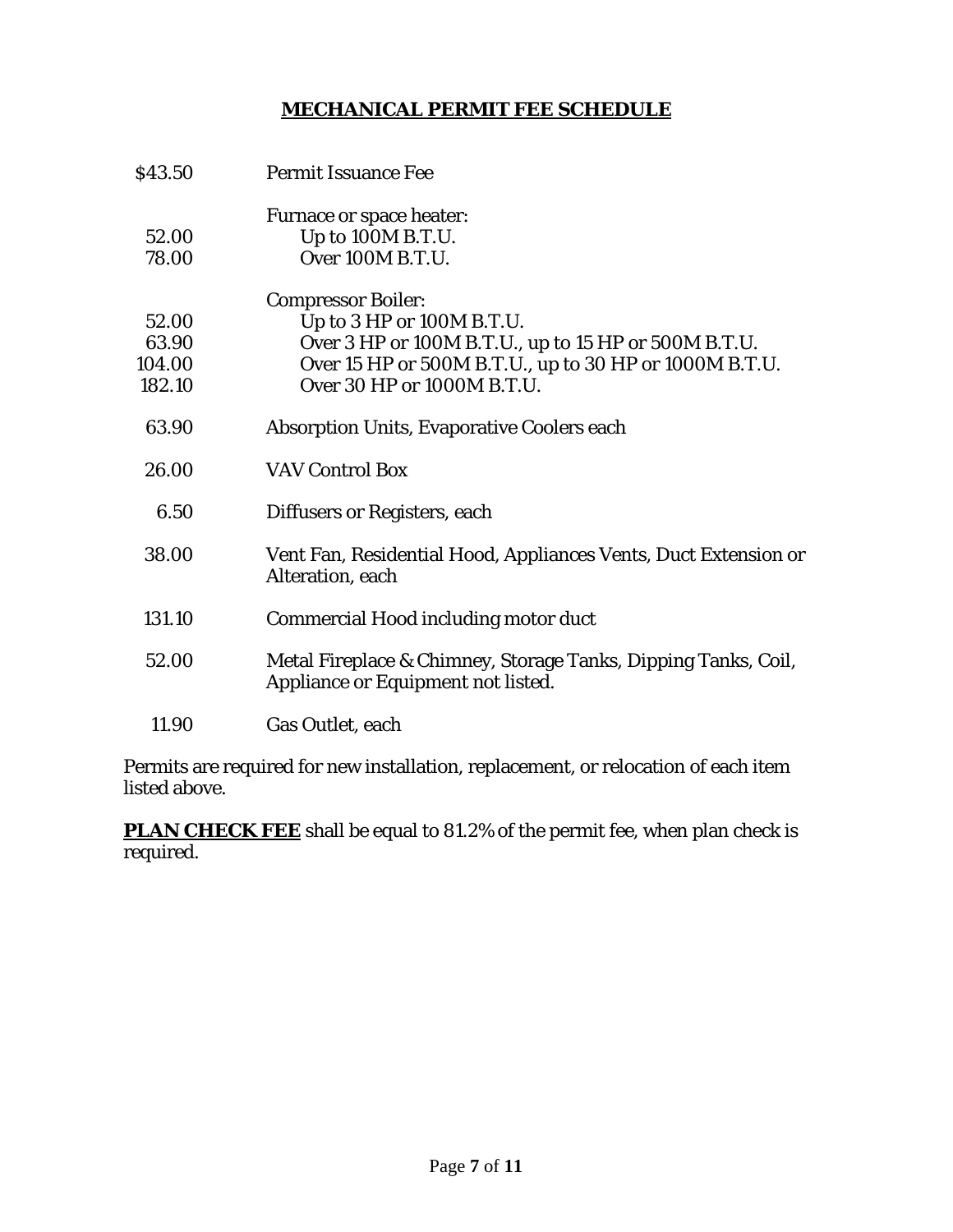## **BUILDING VALUATION SQUARE FOOT CONSTRUCTION COSTS a,b,c,e**

| <b>Group (2021 International Building Code)</b>            | IA     | IB                   | <b>IIA</b> | <b>IIB</b>                                                   | <b>IIIA</b> | <b>IIIB</b>   | IV           | <b>VA</b>                                                             | <b>VB</b> |
|------------------------------------------------------------|--------|----------------------|------------|--------------------------------------------------------------|-------------|---------------|--------------|-----------------------------------------------------------------------|-----------|
| A-1 Assembly, theaters, with stage                         |        |                      |            | 309.06 298.66 291.64 280.58                                  |             | 263.98 255.82 | 272.02       | 244.80                                                                | 237.02    |
| A-1 Assembly, theaters, without stage                      |        |                      |            | 282.85 272.45 265.42 254.37                                  | 237.77      |               |              | 229.61 245.81 218.59                                                  | 210.80    |
| A-2 Assembly, nightclubs                                   | 237.31 |                      |            |                                                              |             |               |              | 230.23 224.56 215.36 202.99 197.40 207.69 183.68 177.40               |           |
| A-2 Assembly, restaurants, bars, banquet halls             | 236.31 |                      |            |                                                              |             |               |              | 229.23   222.56   214.36   200.99   196.40   206.69   181.68          | 176.40    |
| A-3 Assembly, churches                                     |        |                      |            |                                                              |             |               |              | 286.90 276.49 269.47 258.42 242.23 234.07 249.86 223.05 215.26        |           |
| A-3 Assembly, general, community halls, libraries, museums | 244.77 |                      |            | 234.37   226.34   216.29   198.94   191.79   207.73   179.77 |             |               |              |                                                                       | 172.98    |
| A-4 Assembly, arenas                                       |        |                      |            |                                                              |             |               |              | 281.85 271.45 263.42 253.37 235.77 228.61 244.81 216.59 209.80        |           |
| <b>B</b> Business                                          |        |                      |            |                                                              |             |               |              | 240.90 232.07 223.51 214.08 194.91 187.36 205.68 172.02               | 164.34    |
| <b>E</b> Educational                                       |        |                      |            | 257.70   248.89   242.35   231.90   216.47   205.54   223.92 |             |               |              | 189.21                                                                | 183.31    |
| F-1 Factory and industrial, moderate hazard                |        |                      |            | 144.93 138.11 130.39 125.40 112.49 107.10 120.02             |             |               |              | 92.69                                                                 | 86.88     |
| F-2 Factory and industrial, low hazard                     |        |                      |            | 143.93 137.11 130.39 124.40 112.49 106.10 119.02             |             |               |              | 92.69                                                                 | 85.88     |
| H-1 High Hazard, explosives                                |        | 135.29 128.47        |            | 121.75 115.76 104.14                                         |             |               | 97.75 110.39 | 84.34                                                                 | N.P.      |
| H234 High Hazard                                           |        |                      |            | 135.29   128.47   121.75   115.76                            | 104.14      | 97.75         | 110.39       | 84.34                                                                 | 77.53     |
| H-5 HPM                                                    |        |                      |            | 240.90 232.07 223.51 241.08 194.91 187.36 205.68             |             |               |              | 172.02                                                                | 164.34    |
| I-1 Institutional, supervised environment                  |        |                      |            | 244.45 236.08 229.06 219.82 202.16 196.58 220.10 181.25      |             |               |              |                                                                       | 175.81    |
| I-2 Institutional, hospitals                               | 401.22 |                      |            | 392.40 383.83 374.40 354.29                                  |             | N.P.          |              | 366.00 331.40                                                         | N.P.      |
| I-2 Institutional, nursing homes                           |        |                      |            | 279.15 270.32 261.76 252.33 234.64                           |             | N.P.          |              | 243.93 211.75                                                         | N.P.      |
| I-3 Institutional, restrained                              |        |                      |            |                                                              |             |               |              | 273.40   264.57   256.00   246.57   229.13   220.58   238.17   206.24 | 196.56    |
| I-4 Institutional, day care facilities                     |        |                      |            | 244.45 236.08 229.06 219.82 202.16 196.58 220.10             |             |               |              | 181.25                                                                | 175.81    |
| M Mercantile                                               |        | 177.02 169.94 163.27 |            |                                                              |             |               |              | 155.07   142.48   137.88   147.40   123.17                            | 117.89    |
| R-1 Residential, hotels                                    |        |                      |            | 246.94   238.56   231.54   222.30   204.35   198.77          |             |               |              | 222.58 183.44 178.00                                                  |           |
| R-2 Residential, multiple family                           | 206.81 | 198.43               | 191.41     | 182.17                                                       | 165.41      |               |              | 159.83   182.46   144.50                                              | 139.06    |
| R-3 Residential, one- and two-family d                     |        |                      |            | 192.58   187.37   182.53   178.04                            |             | 172.85 166.59 | 175.01       | 160.35                                                                | 150.87    |
| R-4 Residential, care/assisted living facilities           |        |                      |            | 244.45   236.08   229.06   219.82                            |             |               |              | 202.16 196.58 220.10 181.25                                           | 175.81    |
| S-1 Storage, moderate hazard                               |        |                      |            | 134.29   127.47   119.75   114.76   102.14                   |             |               | 96.75 109.39 | 82.34                                                                 | 76.53     |
| S-2 Storage, low hazard                                    | 133.29 | 126.47               | 119.75     | 113.76                                                       | 102.14      | 95.75         | 108.39       | 82.34                                                                 | 75.53     |
| U Utility, miscellaneous                                   | 104.98 | 99.04                | 93.31      | 89.21                                                        | 80.44       | 74.45         | 85.33        | 63.42                                                                 | 60.43     |

a. Private Garages use Utility, miscellaneous

b. For shell only buildings, deduct 20 percent

c. N.P. = not permitted

d. Unfinished basements (Group R-3) = \$22.45 per sq. ft.

e. Valuations beyond the general scope shall be determined by Building Staff.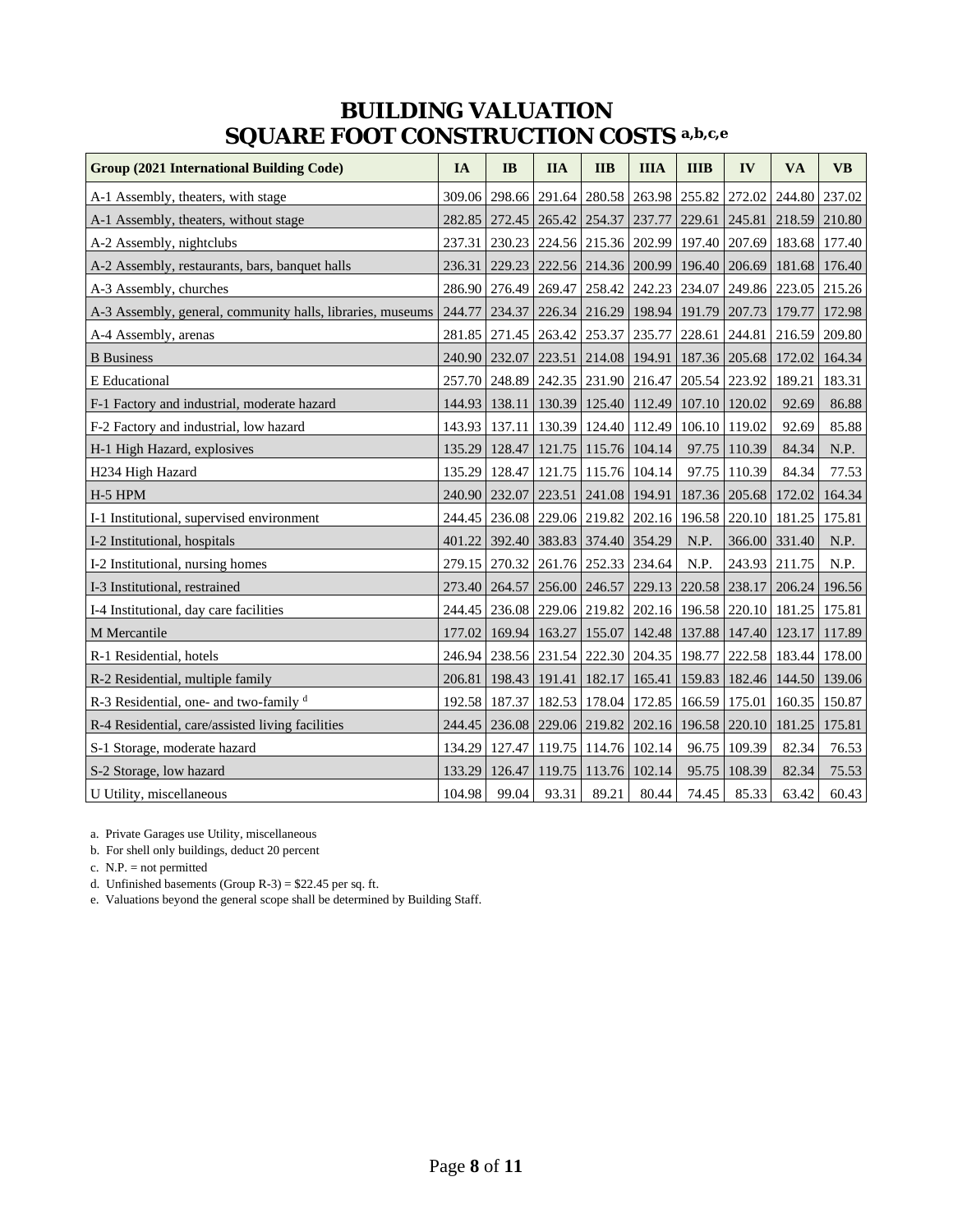| <b>Extent of</b><br><b>Alteration</b> | <b>% of Building Valuation as if</b><br>New Construction <sup>1</sup> | Definition of the Extent of Alteration <sup>2,4</sup>                                                                                                                                                                                                                                                                                                                                                                                                                                            |
|---------------------------------------|-----------------------------------------------------------------------|--------------------------------------------------------------------------------------------------------------------------------------------------------------------------------------------------------------------------------------------------------------------------------------------------------------------------------------------------------------------------------------------------------------------------------------------------------------------------------------------------|
| <b>Minor</b>                          | 20%                                                                   | Cosmetic work - refinishing walls, ceilings, floors; minor mechanical,<br>electrical, plumbing; only incidental structural work.                                                                                                                                                                                                                                                                                                                                                                 |
| Medium                                | 40%                                                                   | Addition or removal of some walls or extensive construction of partitions;<br>projects with more involved mechanical, electrical, plumbing work, such<br>as residential additions or renovations of bathrooms and kitchens,<br>commercial replacement of many existing walls, ceilings, floors;<br>replacement of substantial portions of the glazing systems if a major<br>portion of the project; medium projects may include minor changes to the<br>exterior envelope or structural systems. |
| Major                                 | 60%                                                                   | Addition or demolition of many walls; installation of new glazing systems<br>in conjunction with major remodeling; upgrading of structural systems in<br>some portions to receive increased loads in limited areas. Significant<br>upgrades to mechanical, electrical or plumbing systems in conjunction<br>with significant refinishing of surfaces.                                                                                                                                            |
| Full <sup>3</sup>                     | 80%                                                                   | Demolition of all non-structural portions leaving a structural shell;<br>installation of new or substantial replacement of electrical, mechanical<br>systems in conjunction with significant changes in room configuration;<br>significant structural upgrading to meet seismic requirements, or other<br>substantial structural renovation, extensive structural repair and<br>establishing occupancy or use.                                                                                   |

<sup>1</sup>Determine the valuation of new construction by using the Building Valuation Data Table.

 $^2$ The extent of alteration includes one or more of the elements in the definition. The floor area affected shall be calculated on the entire areas of the rooms where alterations are proposed. If a project has areas for which it is reasonable to distinguish as being of different categories, it is appropriate to calculate the area separately to develop the value.

3Applications where the scope of work exceeds the description for "Full" in the "Remodel Valuation Table" must be considered a rebuild and will be required to pay full fees.

4Valuations beyond the general scope shall be determined by Building Staff.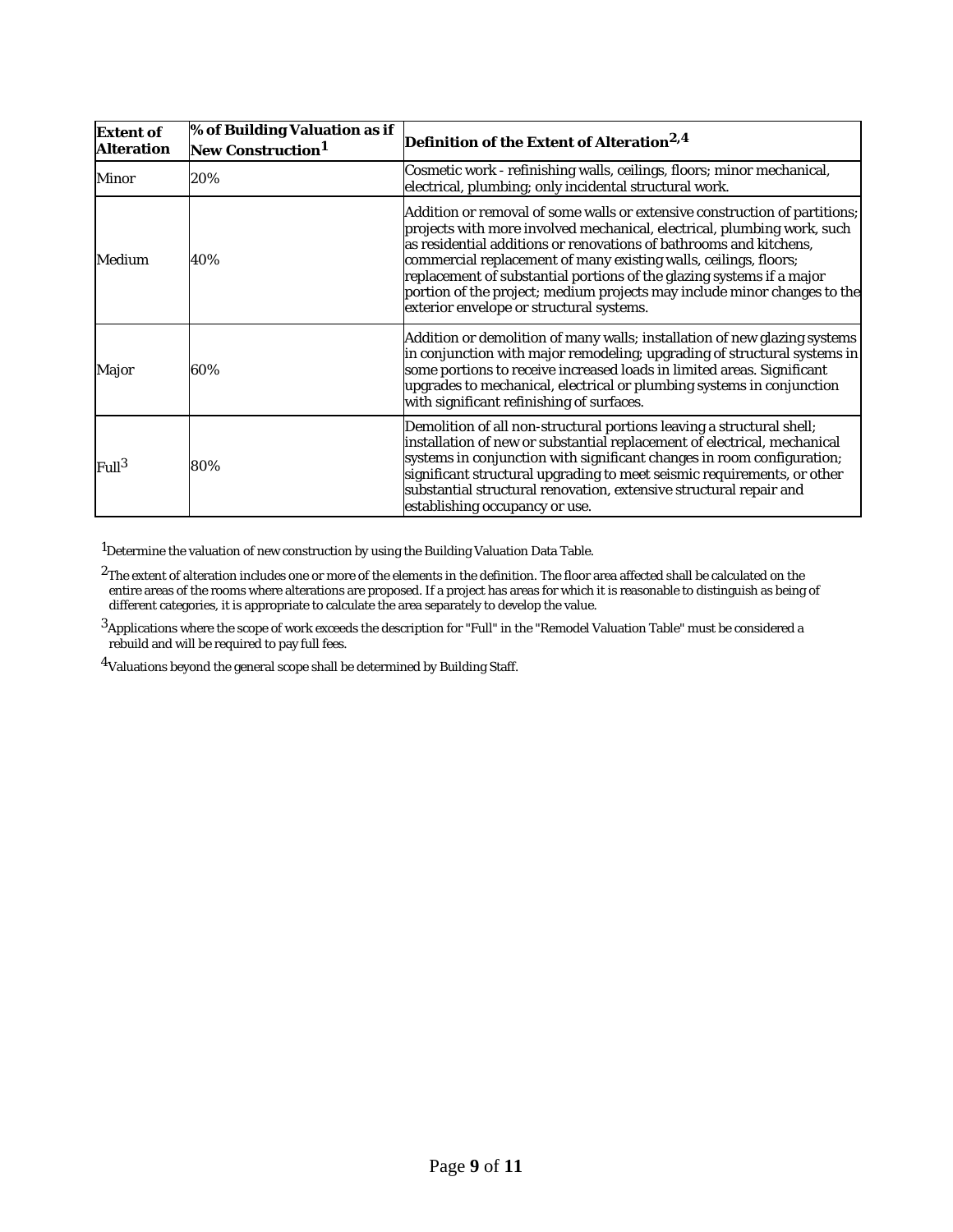## Racks over 5'9"

|  | \$ 13.00 sq. ft. |
|--|------------------|
|--|------------------|

# **Reroofing**

| \$1.00 sq. ft.  |
|-----------------|
| $$1.50$ sq. ft. |
| \$ 3.50 sq. ft. |
|                 |
| $$2.00$ sq. ft. |
| $$3.50$ sq. ft. |
|                 |
| $$6.50$ sq. ft. |
| \$7.00 sq. ft.  |
| $$6.00$ sq. ft. |
| \$10.50 sq. ft. |
| $$4.00$ sq. ft. |
|                 |

# Signs

| $$75.00$ sq. ft. |
|------------------|
| \$225.00 sq. ft. |

# Non-Retaining Walls & Fences

## Concrete Block

| 6"                |                           | \$120.00 L/F |
|-------------------|---------------------------|--------------|
| 6"                | Over 6 Feet to 8 Feet     | \$160.00 L/F |
| 8"                |                           | \$140.00 L/F |
| $\mathbf{R}^n$    | Over 6 Feet to 8 Feet     | \$180.00 L/F |
| <b>Wood Fence</b> |                           |              |
|                   |                           | \$45.00 L/F  |
|                   |                           | \$60.00 L/F  |
|                   | <b>Wrought Iron Fence</b> |              |
|                   |                           | \$45.00 L/F  |
|                   |                           | \$60.00 L/F  |
|                   |                           |              |